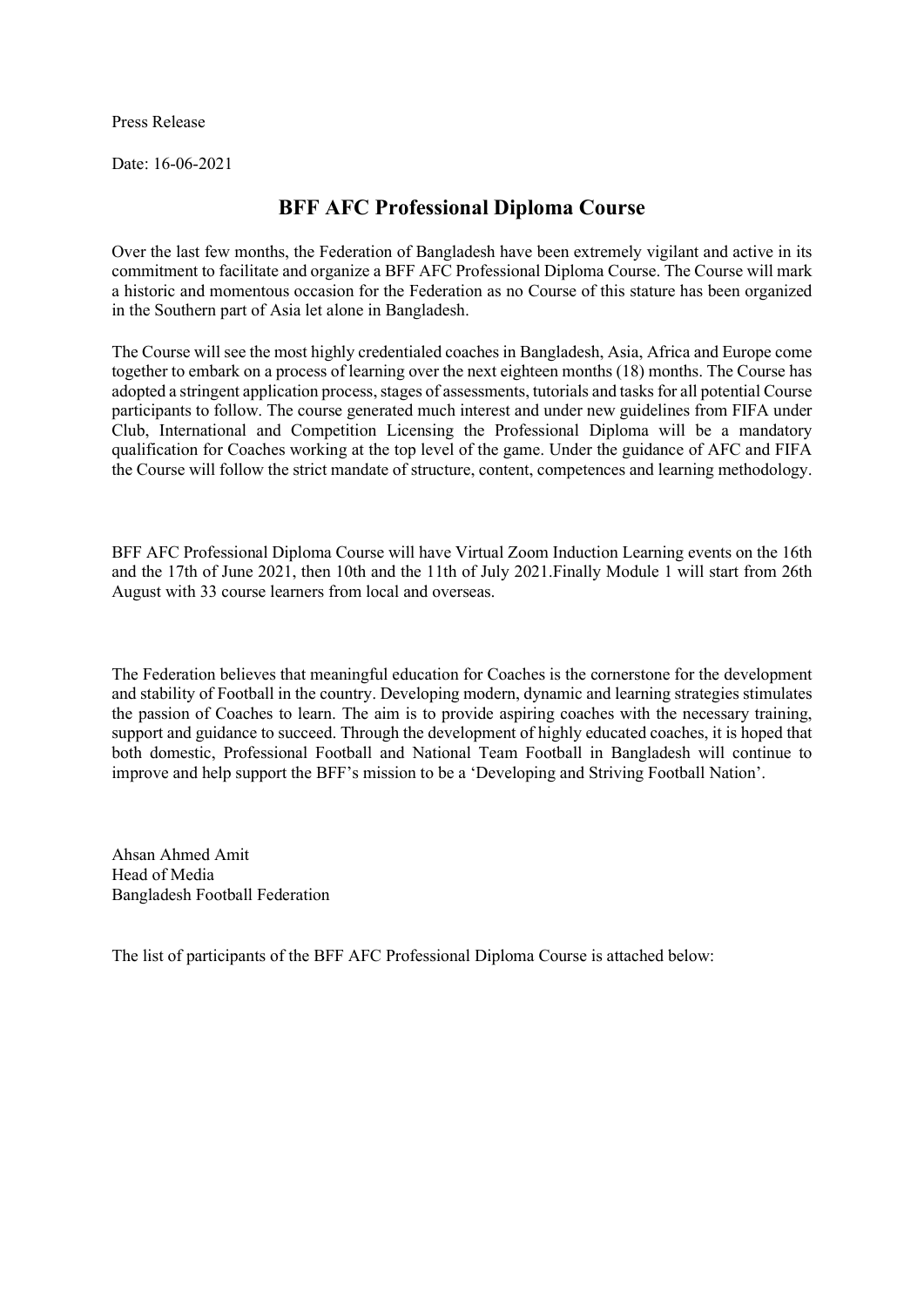তািরখঃ ১৬-০৬-২০২১

সংবাদ বিজ্ঞপি

বাংলাদেশ ফটবল ফেডারেশন গত কয়েক মাস ধরে বিএফএফ এএফসি প্রফেশনাল ডিপ্লোমা কোর্সের আয়োজন ও পরিচালনা করার প্রতিশ্রুতিতে অত্যন্ত সচেতন ও সক্রিয় রয়েছে। এই কোর্সটি ফেডারেশনের জন্য একটি ঐতিহাসিক ও স্মরণীয় হিসেবে চিহ্নিত হবে কারণ এই পর্যন্ত দক্ষিণ এশিয়া অঞ্চলের কোন দেশেই এই মাপের কোনো কোর্স এখন পর্যন্ত আয়োজন করতে সক্ষম হয়নি।

অদ্য ১৬-০৬-২০২১ তারিখ বিকাল ৩.০০ ঘটিকা হতে বিকাল ৪.০০ ঘটিকা পর্যন্ত বাংলাদেশ ফুটবল ফেডারেশন এর উদ্যোগে বিএফএফ এএফসি প্রফেশনাল ডিপ্লোমা কোর্স এর আওতায় 'Virtual Zoom Inducting Learning' বিষয়ক একটি মিটিং অনলাইন ভাৰ্চয়াল প্ল্যাটফৰ্মে অনুষ্ঠিত হয়। উক্ত কোৰ্সটি ছয়টি (৬) মডিউলের এর মাধ্যমে সম্পন্ন করতে আগামী দেড় বছরে বাংলাদেশ, এশিয়া, আফ্রিকা ও ইউরোপের সর্বোচ্চ সার্টিফিকেট অর্জনকারী ৩৩ জন কোচ আবেদন করেছেন।

কঠোর নিয়ম কানুন পালনের মধ্য দিয়ে অংশগ্রহণকারীদের application process, stages of assessment, tutorials and task সমূহের সার্বিক পর্যালােচনার মাধ্যমে তাদের কাের্সে অংশগ্রহণ করার নিশ্চয়তা প্রদান করা হয়। এএফসি এবং ফিফার নির্দেশনা অনুযায়ী কোর্সের কাঠামো, বিষয়বস্তু, প্রতিযোগিতা এবং শেখার পদ্ধতি গুলো অনসরণ করা হবে।

আগামীকাল ১৭-০৬-২০২১ তারিখে বিকাল ৩.০০ ঘটিকা হতে ৪.০০ ঘটিকায় আরেকটি মিটিং অনলাইন ভাচমাল প্ল্যাটফৰ্মে অনুষ্ঠিত হবে।কোর্সটির পরবর্তী দুই সেশন সম্পন্ন হবে আগামী ১০-০৭-২০২১ ও ১১-০৭-২০২১ তারিখে। উক্ত সেশনসমূহ সম্পন্ন হলে আগামী ২৬-০৮-২০২১ তারিখে আনুষ্ঠানিক ভাবে মডিউল ১ এর সচনা হবে।

'Developing and Striving Football Nation' এই লক্ষ্যকে সামনে নিয়ে বাংলাদেশ ফুটবল ফেডারেশন বাংলাদেশের ঘরোয়া পেশাদার লীগ ও বাংলাদেশ জাতীয় ফুটবল দল এর উন্নয়নে সকল প্রশিক্ষকবৃন্দকে উন্নত প্রশিক্ষণে সহায়তা প্রদান করতঃ প্রয়োজনীয় দিকনির্দেশনা প্রদান করা হবে।

আহসান আহেমদ অিমত হেড অব মিডিয়া বাংলাদেশ ফুটবল ফেডারেশন

বিএফএফ এএফসি প্রফেশনাল ডিপ্লোমা কোর্স এর অংশগ্রহণকারীদের তালিকা নিম্নে সংযুক্ত করা হলো: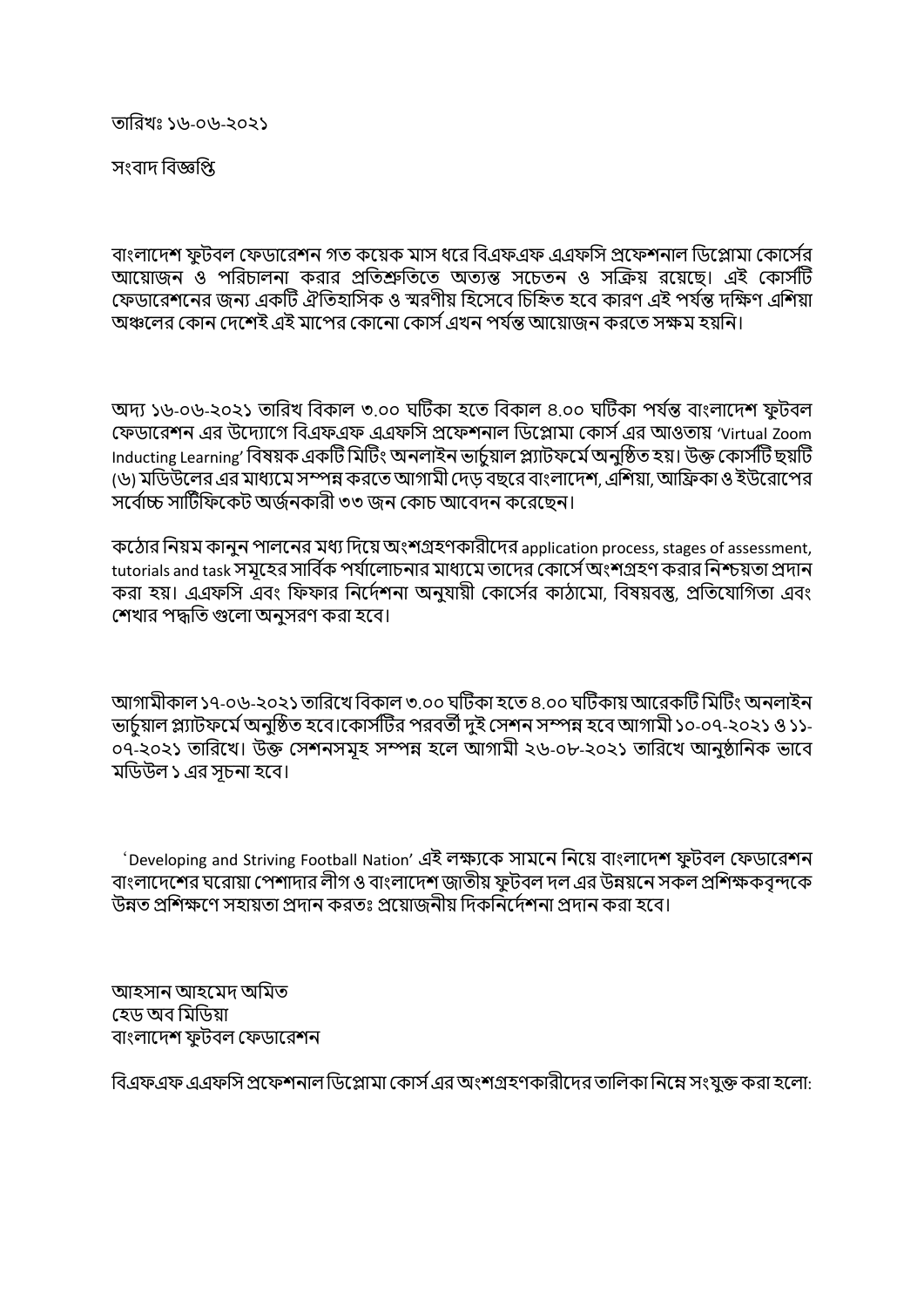## BFF AFC Professional Diploma Course

| Q.<br>${\bf N}.$ | <b>Name and Origin</b>                           | <b>Remarks</b>                                                      | <b>Photo</b> |
|------------------|--------------------------------------------------|---------------------------------------------------------------------|--------------|
| $\mathbf{1}$     | <b>GOLAM ROBBANI CHOTON</b><br><b>BANGLADESH</b> | Head Coach, Bangladesh Women's<br>National Football Team            |              |
| $\overline{2}$   | <b>JAHAN E ALAM NURY</b><br><b>BANGLADESH</b>    | Divisional/Regional Coach, Bangladesh<br><b>Football Federation</b> |              |
| $\overline{3}$   | MD. RASHED AHMAD (PAPPU)<br><b>BANGLADESH</b>    | Divisional/Regional Coach, Bangladesh<br><b>Football Federation</b> |              |
| $\overline{4}$   | MD. MAHABUB HOSSAIN ROKSY<br><b>BANGLADESH</b>   | Assistant Head Coach, Bashundhara<br>Kings Club, BPL                |              |
| 5                | <b>ABU FAYSAL AHMED</b><br><b>BANGLADESH</b>     | Head Coach, Bashundhara Kings<br>Women's Football Club              |              |
| 6                | S. M. ASIFUZZAMAN<br><b>BANGLADESH</b>           | Assistant Head Coach, Bashundhara<br>Kings Club, BPL                |              |
| 7                | A.K.M. MARUFUL HAQUE<br><b>BANGLADESH</b>        | Head Coach, Chittagong Abahoni<br>Limited, BPL                      |              |
| 8                | A.K.M SAIFUL BARI TITU<br><b>BANGLADESH</b>      | Head Coach, Sheikh Russel KC Ltd, BPL                               |              |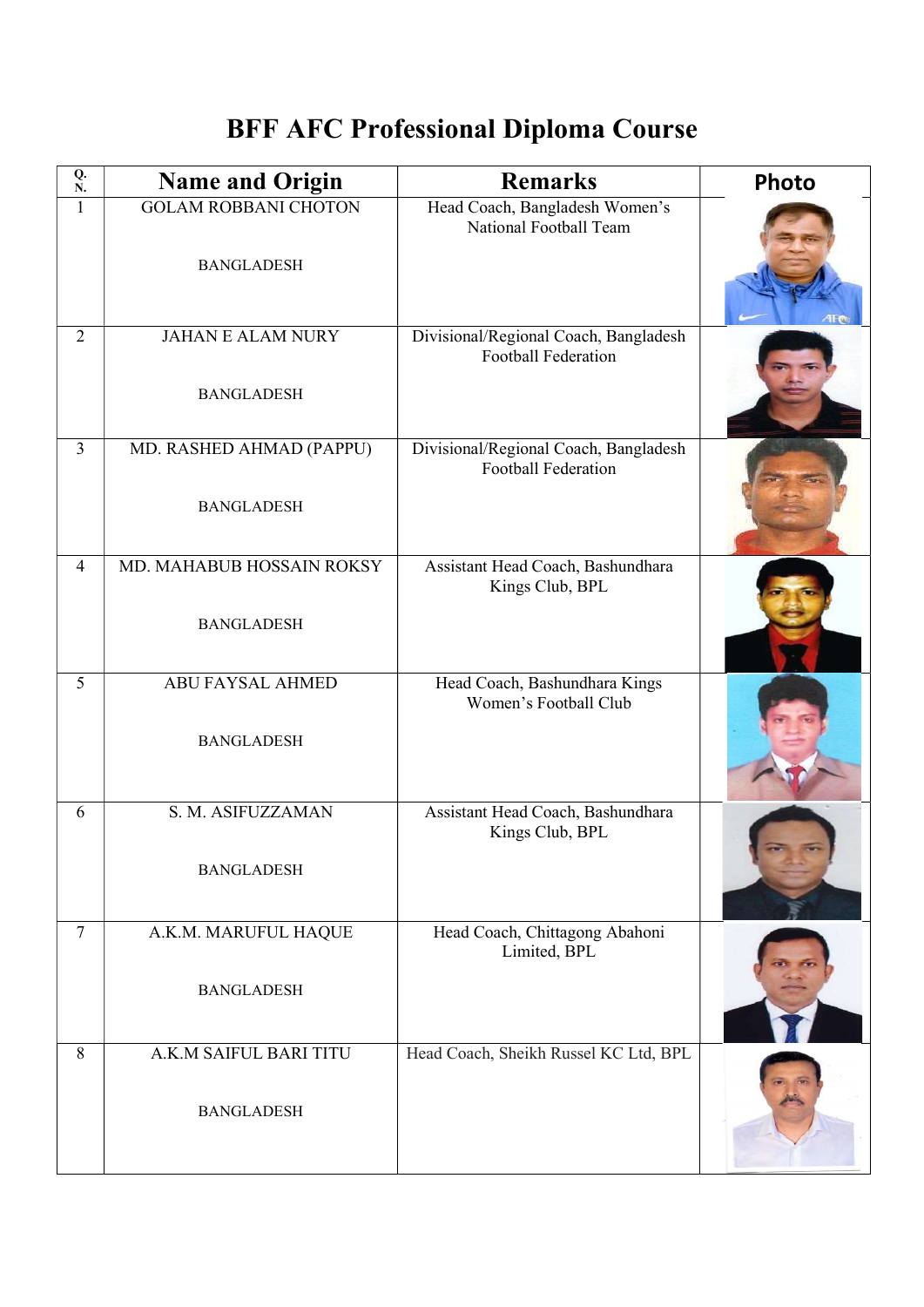| 9  | MOHAMMAD ZULFIKER<br><b>MAHMUD MINTU</b>      | Assistant Head Coach, Saif Sporting<br>Club, BPL                  |  |
|----|-----------------------------------------------|-------------------------------------------------------------------|--|
|    | <b>BANGLADESH</b>                             |                                                                   |  |
| 10 | MOHAMMAD MASUD PARVEZ<br><b>KAISAR</b>        | Assistant Head Coach, Sheikh Russell<br>Krira Chakra, BPL         |  |
|    | <b>BANGLADESH</b>                             |                                                                   |  |
| 11 | ZAKARIA BABU<br><b>BANGLADESH</b>             | Assistant Head Coach, Abahoni Limited<br>Dhaka, BPL               |  |
| 12 | <b>HASAN AL MASUD</b>                         | Deputy Director (Acting)<br>BKSP Regional Training Center, Sylhet |  |
|    | <b>BANGLADESH</b>                             |                                                                   |  |
| 13 | <b>UZZAL CHAKRABORTY</b><br><b>BANGLADESH</b> | Deputy Director, (Director of Training)<br>BKSP, Savar, Dhaka     |  |
|    |                                               |                                                                   |  |
| 14 | <b>MARIO LEMOS</b>                            | Head Coach, Abahoni Limited Dhaka,<br><b>BPL</b>                  |  |
|    | <b>PORTUGAL</b>                               |                                                                   |  |
| 15 | <b>SEAN LANE</b>                              | Head Coach, Mohammedan Sporting<br>Club Ltd, Dhaka, BPL           |  |
|    | <b>ENGLAND</b>                                |                                                                   |  |
| 16 | SANKARLAL CHAKRABORTY                         | Technical Director & Head Coach,<br>Mohammedan FC, Calcutta       |  |
|    | <b>INDIA</b>                                  |                                                                   |  |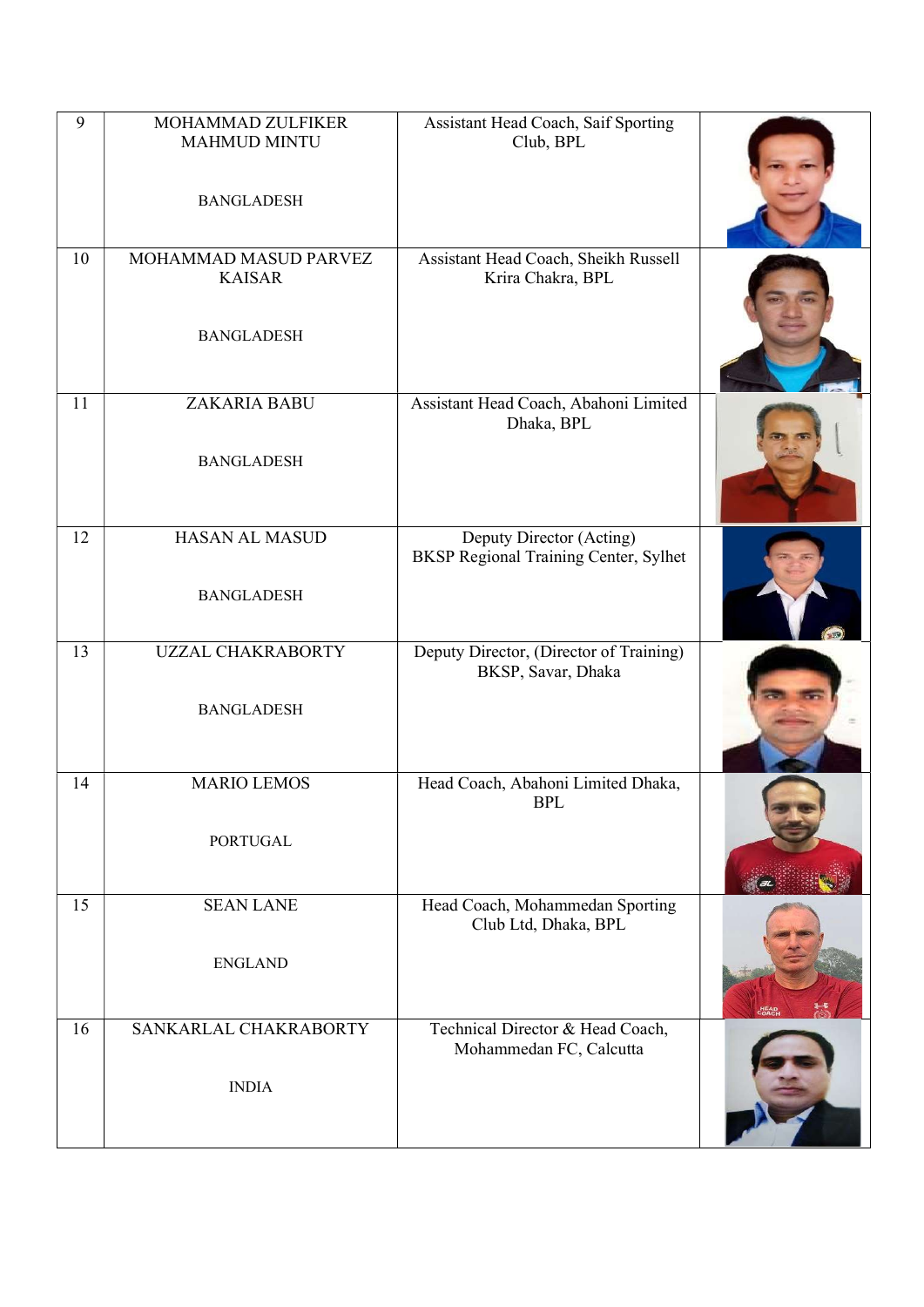| 17 | <b>CHANDAN B. RATHOD</b><br><b>INDIA</b>   | Head Coach, Lonestar Kashmir Fc, India<br>(2 <sup>nd</sup> division IR league)                   |  |
|----|--------------------------------------------|--------------------------------------------------------------------------------------------------|--|
| 18 | <b>SWAPAN KUMAR BISWAS</b><br><b>INDIA</b> | Head of Youth Development, Kolkata<br>East Bengal Women Team and Victoria<br>Sporting Club (Men) |  |
| 19 | <b>MOHAMED NIZAM</b><br><b>MALDIVES</b>    | Head Coach, TC Sports Club, (Dhivehi<br>Premier league)                                          |  |
| 20 | <b>ISMAIL MAHFOOZ</b><br><b>MALDIVES</b>   | Head Coach, Da Grande Amigos and<br>New Generation<br>[ Premiere League] 2020-2021               |  |
| 21 | <b>ALI SUZAIN</b><br><b>MALDIVES</b>       | Head Coach, Club Green Streets FC<br>Club, Malé, Maldives                                        |  |
| 22 | <b>CHENCHO DORJI</b><br><b>BHUTAN</b>      | Head Coach, Sudeva Delhi FC (2020-<br>2021)<br>(I Leauge)                                        |  |
| 23 | LINGESWARAN MUNIYANI<br><b>MALAYSIA</b>    | Assistant Head Coach, PJ City FC,<br>SDN.BHD, Malaysian Super League<br>Football Club.           |  |
| 24 | RAPHAEL LAGHNEJ<br><b>GERMAN</b>           | Head Coach, U17 Youth<br>Team/Education Director, Cooperation<br>Professional Team.              |  |